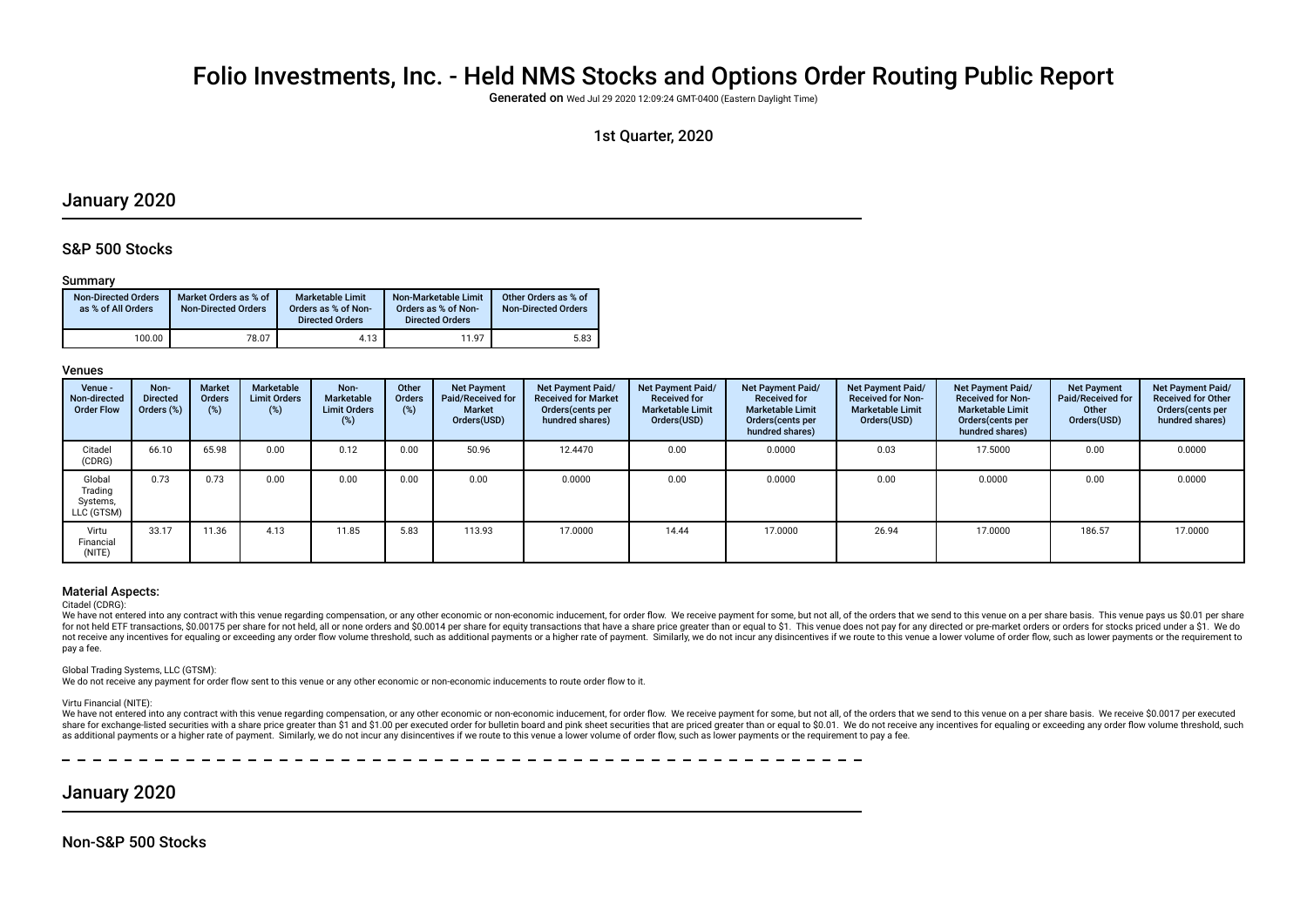#### Summary

| <b>Non-Directed Orders</b><br>as % of All Orders | Market Orders as % of<br><b>Non-Directed Orders</b> | <b>Marketable Limit</b><br>Orders as % of Non-<br><b>Directed Orders</b> | Non-Marketable Limit<br>Orders as % of Non-<br><b>Directed Orders</b> | Other Orders as % of<br><b>Non-Directed Orders</b> |
|--------------------------------------------------|-----------------------------------------------------|--------------------------------------------------------------------------|-----------------------------------------------------------------------|----------------------------------------------------|
| 100.00                                           | 74.14                                               | 7.34                                                                     | 14.01                                                                 | 4.51                                               |

#### Venues

| Venue -<br>Non-directed<br><b>Order Flow</b> | Non-<br><b>Directed</b><br>Orders (%) | <b>Market</b><br><b>Orders</b><br>(%) | Marketable<br><b>Limit Orders</b><br>$(\%)$ | Non-<br><b>Marketable</b><br><b>Limit Orders</b><br>(%) | Other<br><b>Orders</b><br>$(\%)$ | <b>Net Payment</b><br>Paid/Received for<br>Market<br>Orders(USD) | Net Payment Paid/<br><b>Received for Market</b><br>Orders (cents per<br>hundred shares) | Net Payment Paid/<br><b>Received for</b><br><b>Marketable Limit</b><br>Orders(USD) | Net Payment Paid/<br><b>Received for</b><br><b>Marketable Limit</b><br>Orders (cents per<br>hundred shares) | Net Payment Paid/<br><b>Received for Non-</b><br><b>Marketable Limit</b><br>Orders(USD) | Net Payment Paid/<br><b>Received for Non-</b><br><b>Marketable Limit</b><br>Orders (cents per<br>hundred shares) | <b>Net Payment</b><br>Paid/Received for<br>Other<br>Orders(USD) | Net Payment Paid/<br><b>Received for Other</b><br>Orders(cents per<br>hundred shares) |
|----------------------------------------------|---------------------------------------|---------------------------------------|---------------------------------------------|---------------------------------------------------------|----------------------------------|------------------------------------------------------------------|-----------------------------------------------------------------------------------------|------------------------------------------------------------------------------------|-------------------------------------------------------------------------------------------------------------|-----------------------------------------------------------------------------------------|------------------------------------------------------------------------------------------------------------------|-----------------------------------------------------------------|---------------------------------------------------------------------------------------|
| Citadel<br>(CDEL)                            | 51.54                                 | 51.40                                 | 0.09                                        | 0.05                                                    | 0.00                             | 237.92                                                           | 12.4020                                                                                 | 0.96                                                                               | 14.0000                                                                                                     | 0.00                                                                                    | 0.0000                                                                                                           | 0.00                                                            | 0.0000                                                                                |
| Global<br>Trading<br>Systems,<br>LLC (GTSM)  | 2.05                                  | 2.05                                  | 0.00                                        | 0.00                                                    | 0.00                             | 0.00                                                             | 0.0000                                                                                  | 0.00                                                                               | 0.0000                                                                                                      | 0.00                                                                                    | 0.0000                                                                                                           | 0.00                                                            | 0.0000                                                                                |
| Virtu<br>Financial<br>(NITE)                 | 46.40                                 | 20.69                                 | 7.24                                        | 13.97                                                   | 4.51                             | 1,426.86                                                         | 12.9345                                                                                 | 510.47                                                                             | 12.8456                                                                                                     | 713.07                                                                                  | 13.0089                                                                                                          | 343.23                                                          | 16.7598                                                                               |

#### Material Aspects:

Citadel (CDEL):

We have not entered into any contract with this venue regarding compensation, or any other economic or non-economic inducement, for order flow. We receive payment for some, but not all, of the orders that we send to this v for not held ETF transactions, \$0.00175 per share for not held, all or none orders and \$0.0014 per share for equity transactions that have a share price greater than or equal to \$1. This venue does not pay for any directed not receive any incentives for equaling or exceeding any order flow volume threshold, such as additional payments or a higher rate of payment. Similarly, we do not incur any disincentives if we route to this venue a lower pay a fee.

Global Trading Systems, LLC (GTSM):

We do not receive any payment for order fow sent to this venue or any other economic or non-economic inducements to route order fow to it.

#### Virtu Financial (NITE):

We have not entered into any contract with this venue regarding compensation, or any other economic or non-economic inducement, for order flow. We receive payment for some, but not all, of the orders that we send to this v share for exchange-listed securities with a share price greater than \$1 and \$1.00 per executed order for bulletin board and pink sheet securities that are priced greater than or equal to \$0.01. We do not receive any incent as additional payments or a higher rate of payment. Similarly, we do not incur any disincentives if we route to this venue a lower volume of order flow, such as lower payments or the requirement to pay a fee.

# January 2020

### **Options**

#### Summary

#### Venues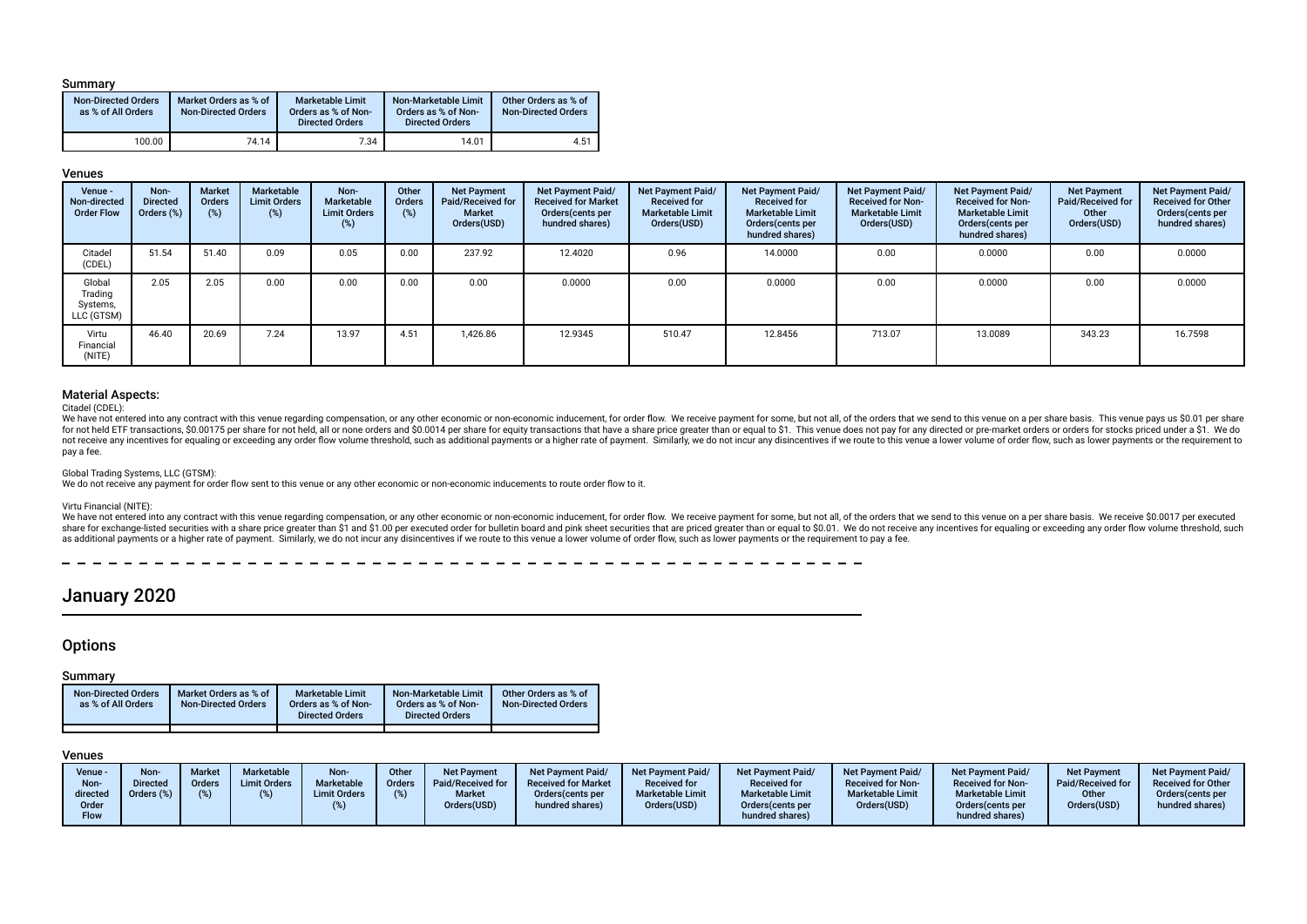# February 2020

### S&P 500 Stocks

#### Summary

| <b>Non-Directed Orders</b><br>as % of All Orders | Market Orders as % of<br><b>Non-Directed Orders</b> | <b>Marketable Limit</b><br>Orders as % of Non-<br><b>Directed Orders</b> | Non-Marketable Limit<br>Orders as % of Non-<br><b>Directed Orders</b> | Other Orders as % of<br><b>Non-Directed Orders</b> |
|--------------------------------------------------|-----------------------------------------------------|--------------------------------------------------------------------------|-----------------------------------------------------------------------|----------------------------------------------------|
| 100.00                                           | 74.26                                               | 4.73                                                                     | 13.06                                                                 | 7.94                                               |

#### Venues

| Venue -<br>Non-directed<br><b>Order Flow</b> | Non-<br><b>Directed</b><br>Orders (%) | <b>Market</b><br>Orders<br>(%) | Marketable<br><b>Limit Orders</b><br>$(\%)$ | Non-<br>Marketable<br><b>Limit Orders</b><br>$(\%)$ | Other<br>Orders<br>(%) | <b>Net Payment</b><br>Paid/Received for<br>Market<br>Orders(USD) | Net Payment Paid/<br><b>Received for Market</b><br>Orders(cents per<br>hundred shares) | <b>Net Payment Paid/</b><br><b>Received for</b><br><b>Marketable Limit</b><br>Orders(USD) | <b>Net Payment Paid/</b><br><b>Received for</b><br><b>Marketable Limit</b><br>Orders (cents per<br>hundred shares) | Net Payment Paid/<br><b>Received for Non-</b><br><b>Marketable Limit</b><br>Orders(USD) | Net Payment Paid/<br><b>Received for Non-</b><br><b>Marketable Limit</b><br>Orders (cents per<br>hundred shares) | <b>Net Payment</b><br>Paid/Received for<br>Other<br>Orders(USD) | Net Payment Paid/<br><b>Received for Other</b><br>Orders(cents per<br>hundred shares) |
|----------------------------------------------|---------------------------------------|--------------------------------|---------------------------------------------|-----------------------------------------------------|------------------------|------------------------------------------------------------------|----------------------------------------------------------------------------------------|-------------------------------------------------------------------------------------------|--------------------------------------------------------------------------------------------------------------------|-----------------------------------------------------------------------------------------|------------------------------------------------------------------------------------------------------------------|-----------------------------------------------------------------|---------------------------------------------------------------------------------------|
| Citadel<br>(CDRG)                            | 51.74                                 | 51.52                          | 0.00                                        | 0.22                                                | 0.00                   | 58.57                                                            | 11.2946                                                                                | 0.00                                                                                      | 0.0000                                                                                                             | 0.05                                                                                    | 17.5517                                                                                                          | 0.00                                                            | 0.0000                                                                                |
| Global<br>Trading<br>Systems,<br>LLC (GTSM)  | 7.08                                  | 7.08                           | 0.00                                        | 0.00                                                | 0.00                   | 0.00                                                             | 0.0000                                                                                 | 0.00                                                                                      | 0.0000                                                                                                             | 0.00                                                                                    | 0.0000                                                                                                           | 0.00                                                            | 0.0000                                                                                |
| Virtu<br>Financial<br>(NITE)                 | 41.19                                 | 15.67                          | 4.73                                        | 12.85                                               | 7.94                   | 214.86                                                           | 14.3516                                                                                | 18.40                                                                                     | 17.0000                                                                                                            | 56.80                                                                                   | 17.0000                                                                                                          | 21.00                                                           | 17.0000                                                                               |

### Material Aspects:

#### Citadel (CDRG):

We have not entered into any contract with this venue regarding compensation, or any other economic or non-economic inducement, for order flow. We receive payment for some, but not all, of the orders that we send to this v not receive any incentives for equaling or exceeding any order flow volume threshold, such as additional payments or a higher rate of payment. Similarly, we do not incur any disincentives if we route to this venue a lower pay a fee.

#### Global Trading Systems, LLC (GTSM):

We do not receive any payment for order fow sent to this venue or any other economic or non-economic inducements to route order fow to it.

#### Virtu Financial (NITE):

We have not entered into any contract with this venue regarding compensation, or any other economic or non-economic inducement, for order flow. We receive payment for some, but not all, of the orders that we send to this v share for exchange-listed securities with a share price greater than \$1 and \$1.00 per executed order for bulletin board and pink sheet securities that are priced greater than or equal to \$0.01. We do not receive any incent as additional payments or a higher rate of payment. Similarly, we do not incur any disincentives if we route to this venue a lower volume of order flow, such as lower payments or the requirement to pay a fee.

# February 2020

### Non-S&P 500 Stocks

#### Summary

| <b>Non-Directed Orders</b><br>as % of All Orders | Market Orders as % of<br><b>Non-Directed Orders</b> | <b>Marketable Limit</b><br>Orders as % of Non-<br><b>Directed Orders</b> | Non-Marketable Limit<br>Orders as % of Non-<br><b>Directed Orders</b> | Other Orders as % of<br><b>Non-Directed Orders</b> |
|--------------------------------------------------|-----------------------------------------------------|--------------------------------------------------------------------------|-----------------------------------------------------------------------|----------------------------------------------------|
| 100.00                                           | 76.37                                               | 5.44                                                                     | 13.10                                                                 | 5.09                                               |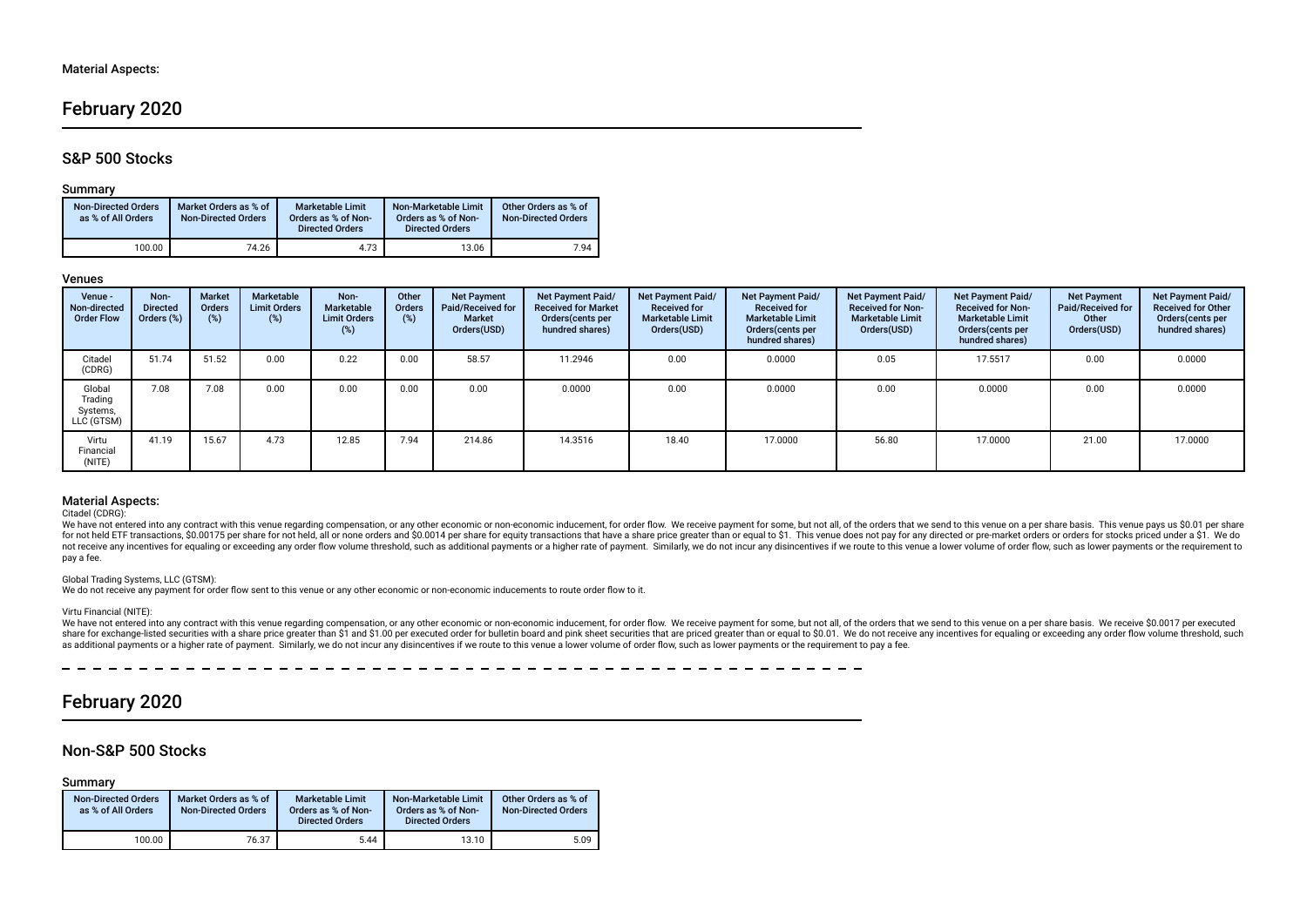#### Venues

| Venue -<br>Non-directed<br><b>Order Flow</b> | Non-<br><b>Directed</b><br>Orders (%) | <b>Market</b><br><b>Orders</b><br>$(\%)$ | Marketable<br><b>Limit Orders</b><br>$(\%)$ | Non-<br>Marketable<br><b>Limit Orders</b><br>(%) | Other<br>Orders<br>(%) | <b>Net Payment</b><br>Paid/Received for<br>Market<br>Orders(USD) | Net Payment Paid/<br><b>Received for Market</b><br>Orders(cents per<br>hundred shares) | <b>Net Payment Paid/</b><br><b>Received for</b><br><b>Marketable Limit</b><br>Orders(USD) | <b>Net Payment Paid/</b><br><b>Received for</b><br><b>Marketable Limit</b><br>Orders (cents per<br>hundred shares) | Net Payment Paid/<br><b>Received for Non-</b><br><b>Marketable Limit</b><br>Orders(USD) | Net Payment Paid/<br><b>Received for Non-</b><br><b>Marketable Limit</b><br>Orders (cents per<br>hundred shares) | <b>Net Payment</b><br>Paid/Received for<br>Other<br>Orders(USD) | Net Payment Paid/<br><b>Received for Other</b><br>Orders(cents per<br>hundred shares) |
|----------------------------------------------|---------------------------------------|------------------------------------------|---------------------------------------------|--------------------------------------------------|------------------------|------------------------------------------------------------------|----------------------------------------------------------------------------------------|-------------------------------------------------------------------------------------------|--------------------------------------------------------------------------------------------------------------------|-----------------------------------------------------------------------------------------|------------------------------------------------------------------------------------------------------------------|-----------------------------------------------------------------|---------------------------------------------------------------------------------------|
| Citadel<br>(CDEL)                            | 48.36                                 | 48.24                                    | 0.08                                        | 0.02                                             | 0.02                   | 288.93                                                           | 7.7525                                                                                 | 0.46                                                                                      | 0.0822                                                                                                             | 0.00                                                                                    | 0.0000                                                                                                           | 0.70                                                            | 14.0000                                                                               |
| Global<br>Trading<br>Systems,<br>LLC (GTSM)  | 5.29                                  | 5.29                                     | 0.00                                        | 0.00                                             | 0.00                   | 0.00                                                             | 0.0000                                                                                 | 0.00                                                                                      | 0.0000                                                                                                             | 0.00                                                                                    | 0.0000                                                                                                           | 0.00                                                            | 0.0000                                                                                |
| Virtu<br>Financial<br>(NITE)                 | 46.35                                 | 22.85                                    | 5.35                                        | 13.08                                            | 5.07                   | 1.584.90                                                         | 11.9214                                                                                | 423.06                                                                                    | 13.7544                                                                                                            | 639.95                                                                                  | 11.3383                                                                                                          | 200.50                                                          | 12.3238                                                                               |

#### Material Aspects:

Citadel (CDEL):

We have not entered into any contract with this venue regarding compensation, or any other economic or non-economic inducement, for order flow. We receive payment for some, but not all, of the orders that we send to this v for not held ETF transactions, \$0.00175 per share for not held, all or none orders and \$0.0014 per share for equity transactions that have a share price greater than or equal to \$1. This venue does not pay for any directed not receive any incentives for equaling or exceeding any order flow volume threshold, such as additional payments or a higher rate of payment. Similarly, we do not incur any disincentives if we route to this venue a lower pay a fee.

#### Global Trading Systems, LLC (GTSM):

We do not receive any payment for order flow sent to this venue or any other economic or non-economic inducements to route order flow to it.

#### Virtu Financial (NITE):

We have not entered into any contract with this venue regarding compensation, or any other economic or non-economic inducement, for order flow. We receive payment for some, but not all, of the orders that we send to this v share for exchange-listed securities with a share price greater than \$1 and \$1.00 per executed order for bulletin board and pink sheet securities that are priced greater than or equal to \$0.01. We do not receive any incent as additional payments or a higher rate of payment. Similarly, we do not incur any disincentives if we route to this venue a lower volume of order flow, such as lower payments or the requirement to pay a fee.

. . . . . . . . .

# February 2020

#### **Options**

#### Summary

| <b>Non-Directed Orders</b><br>as % of All Orders | Market Orders as % of<br><b>Non-Directed Orders</b> | <b>Marketable Limit</b><br>Orders as % of Non-<br><b>Directed Orders</b> | Non-Marketable Limit<br>Orders as % of Non-<br><b>Directed Orders</b> | Other Orders as % of<br><b>Non-Directed Orders</b> |
|--------------------------------------------------|-----------------------------------------------------|--------------------------------------------------------------------------|-----------------------------------------------------------------------|----------------------------------------------------|
|                                                  |                                                     |                                                                          |                                                                       |                                                    |

### Venues

| Marketable<br><b>Received for</b><br><b>Limit Orders</b><br><b>Received for Market</b><br><b>Paid/Received for</b><br><b>Orders</b><br><b>Received for</b><br><b>Directed</b><br>Non-<br><b>Orders</b><br><b>Marketable Limit</b><br><b>Marketable Limit</b><br>Orders $(\%)$<br><b>Market</b><br><b>Limit Orders</b><br>Orders (cents per<br>directed<br>Orders(USD)<br>Orders(USD)<br>Orders (cents per<br>hundred shares)<br>Order<br>hundred shares)<br><b>Flow</b> | Paid/Received for<br><b>Received for Other</b><br><b>Received for Non-</b><br><b>Received for Non-</b><br><b>Marketable Limit</b><br><b>Marketable Limit</b><br>Orders(cents per<br>Other<br>Orders(USD)<br>Orders(USD)<br>Orders(cents per<br>hundred shares)<br>hundred shares) |
|-------------------------------------------------------------------------------------------------------------------------------------------------------------------------------------------------------------------------------------------------------------------------------------------------------------------------------------------------------------------------------------------------------------------------------------------------------------------------|-----------------------------------------------------------------------------------------------------------------------------------------------------------------------------------------------------------------------------------------------------------------------------------|
|-------------------------------------------------------------------------------------------------------------------------------------------------------------------------------------------------------------------------------------------------------------------------------------------------------------------------------------------------------------------------------------------------------------------------------------------------------------------------|-----------------------------------------------------------------------------------------------------------------------------------------------------------------------------------------------------------------------------------------------------------------------------------|

### Material Aspects:

# March 2020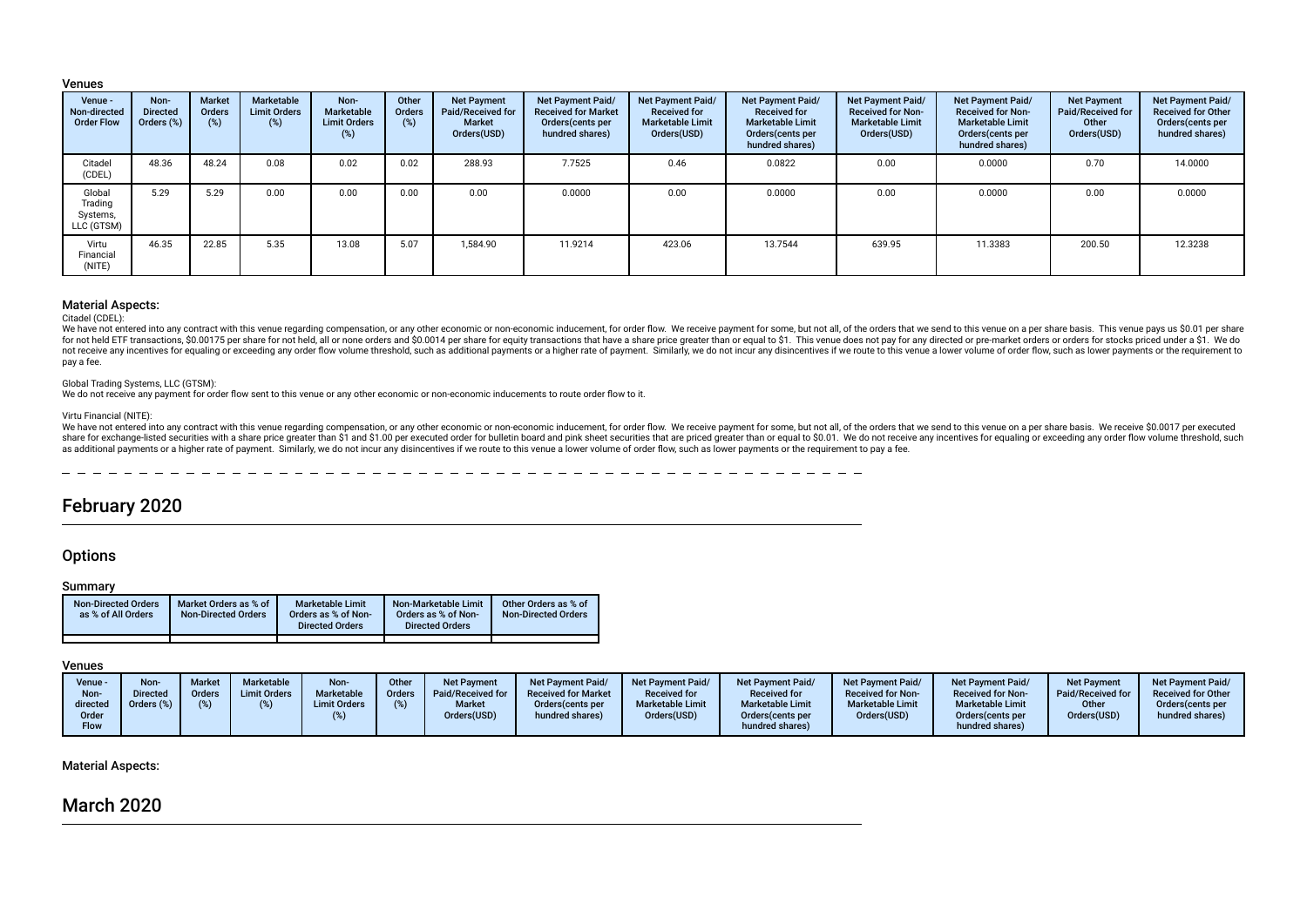## S&P 500 Stocks

#### Summary

| <b>Non-Directed Orders</b><br>as % of All Orders | Market Orders as % of<br>Non-Directed Orders | <b>Marketable Limit</b><br>Orders as % of Non-<br><b>Directed Orders</b> | Non-Marketable Limit<br>Orders as % of Non-<br><b>Directed Orders</b> | Other Orders as % of<br><b>Non-Directed Orders</b> |
|--------------------------------------------------|----------------------------------------------|--------------------------------------------------------------------------|-----------------------------------------------------------------------|----------------------------------------------------|
| 100.00                                           | 79.18                                        | 5.03                                                                     | 11.45                                                                 | 4.34                                               |

#### Venues

| Venue -<br>Non-directed<br><b>Order Flow</b> | Non-<br><b>Directed</b><br>Orders (%) | <b>Market</b><br>Orders<br>(%) | Marketable<br><b>Limit Orders</b><br>$(\%)$ | Non-<br>Marketable<br><b>Limit Orders</b><br>(%) | Other<br><b>Orders</b><br>(%) | <b>Net Payment</b><br>Paid/Received for<br><b>Market</b><br>Orders(USD) | Net Payment Paid/<br><b>Received for Market</b><br>Orders (cents per<br>hundred shares) | Net Payment Paid/<br><b>Received for</b><br><b>Marketable Limit</b><br>Orders(USD) | Net Payment Paid/<br><b>Received for</b><br><b>Marketable Limit</b><br>Orders (cents per<br>hundred shares) | Net Payment Paid/<br><b>Received for Non-</b><br><b>Marketable Limit</b><br>Orders(USD) | Net Payment Paid/<br><b>Received for Non-</b><br><b>Marketable Limit</b><br>Orders (cents per<br>hundred shares) | <b>Net Payment</b><br>Paid/Received for<br>Other<br>Orders(USD) | Net Payment Paid/<br><b>Received for Other</b><br>Orders(cents per<br>hundred shares) |
|----------------------------------------------|---------------------------------------|--------------------------------|---------------------------------------------|--------------------------------------------------|-------------------------------|-------------------------------------------------------------------------|-----------------------------------------------------------------------------------------|------------------------------------------------------------------------------------|-------------------------------------------------------------------------------------------------------------|-----------------------------------------------------------------------------------------|------------------------------------------------------------------------------------------------------------------|-----------------------------------------------------------------|---------------------------------------------------------------------------------------|
| Citadel<br>(CDRG)                            | 57.12                                 | 57.12                          | 0.00                                        | 0.00                                             | 0.00                          | 226.65                                                                  | 11.3232                                                                                 | 0.00                                                                               | 0.0000                                                                                                      | 0.00                                                                                    | 0.0000                                                                                                           | 0.00                                                            | 0.0000                                                                                |
| Global<br>Trading<br>Systems,<br>LLC (GTSM)  | 6.45                                  | 6.45                           | 0.00                                        | 0.00                                             | 0.00                          | 0.00                                                                    | 0.0000                                                                                  | 0.00                                                                               | 0.0000                                                                                                      | 0.00                                                                                    | 0.0000                                                                                                           | 0.00                                                            | 0.0000                                                                                |
| Virtu<br>Financial<br>(NITE)                 | 36.44                                 | 15.62                          | 5.03                                        | 11.45                                            | 4.34                          | 810.24                                                                  | 17.0000                                                                                 | 71.03                                                                              | 17.0000                                                                                                     | 209.62                                                                                  | 17.0000                                                                                                          | 62.77                                                           | 17.0000                                                                               |

#### Material Aspects:

#### Citadel (CDRG):

We have not entered into any contract with this venue regarding compensation, or any other economic or non-economic inducement, for order flow. We receive payment for some, but not all, of the orders that we send to this v for not held ETF transactions, \$0.00175 per share for not held, all or none orders and \$0.0014 per share for equity transactions that have a share price greater than or equal to \$1. This venue does not pay for any directed not receive any incentives for equaling or exceeding any order flow volume threshold, such as additional payments or a higher rate of payment. Similarly, we do not incur any disincentives if we route to this venue a lower pay a fee.

#### Global Trading Systems, LLC (GTSM):

We do not receive any payment for order flow sent to this venue or any other economic or non-economic inducements to route order flow to it.

#### Virtu Financial (NITE):

We have not entered into any contract with this venue regarding compensation, or any other economic or non-economic inducement, for order flow. We receive payment for some, but not all, of the orders that we send to this v share for exchange-listed securities with a share price greater than \$1,00 per executed order for bulletin board and bink sheet securities that are priced greater than or equal to \$0,01. We do not receive any incentives fo as additional payments or a higher rate of payment. Similarly, we do not incur any disincentives if we route to this venue a lower volume of order flow, such as lower payments or the requirement to pay a fee.

# March 2020

### Non-S&P 500 Stocks

#### Summary

| <b>Non-Directed Orders</b><br>as % of All Orders | Market Orders as % of<br><b>Non-Directed Orders</b> |      | Non-Marketable Limit<br>Orders as % of Non-<br><b>Directed Orders</b> | Other Orders as % of<br><b>Non-Directed Orders</b> |
|--------------------------------------------------|-----------------------------------------------------|------|-----------------------------------------------------------------------|----------------------------------------------------|
| 100.00                                           | 80.05                                               | 6.29 | 10.70                                                                 | 2.97                                               |

### Venues

| Venue -<br>Non-directed<br><b>Order Flow</b> | <b>Market</b><br>Non-<br><b>Directed</b><br>Orders<br>Orders (%) | Marketable<br><b>Limit Orders</b><br>(%) | Non-<br>Marketable<br><b>Limit Orders</b> | Other<br>Orders<br>$(\%)$ | <b>Net Payment</b><br>Paid/Received for<br><b>Market</b><br>Orders(USD) | Net Payment Paid/<br><b>Received for Market</b><br>Orders (cents per<br>hundred shares) | <b>Net Payment Paid/</b><br><b>Received for</b><br><b>Marketable Limit</b><br>Orders(USD) | <b>Net Payment Paid/</b><br><b>Received for</b><br><b>Marketable Limit</b><br>Orders(cents per<br>hundred shares) | Net Payment Paid/<br><b>Received for Non-</b><br><b>Marketable Limit</b><br>Orders(USD) | <b>Net Payment Paid/</b><br><b>Received for Non-</b><br><b>Marketable Limit</b><br>Orders(cents per<br>hundred shares) | <b>Net Payment</b><br>Paid/Received for<br>Other<br>Orders(USD) | <b>Net Payment Paid/</b><br><b>Received for Other</b><br>Orders(cents per<br>hundred shares) |
|----------------------------------------------|------------------------------------------------------------------|------------------------------------------|-------------------------------------------|---------------------------|-------------------------------------------------------------------------|-----------------------------------------------------------------------------------------|-------------------------------------------------------------------------------------------|-------------------------------------------------------------------------------------------------------------------|-----------------------------------------------------------------------------------------|------------------------------------------------------------------------------------------------------------------------|-----------------------------------------------------------------|----------------------------------------------------------------------------------------------|
|----------------------------------------------|------------------------------------------------------------------|------------------------------------------|-------------------------------------------|---------------------------|-------------------------------------------------------------------------|-----------------------------------------------------------------------------------------|-------------------------------------------------------------------------------------------|-------------------------------------------------------------------------------------------------------------------|-----------------------------------------------------------------------------------------|------------------------------------------------------------------------------------------------------------------------|-----------------------------------------------------------------|----------------------------------------------------------------------------------------------|